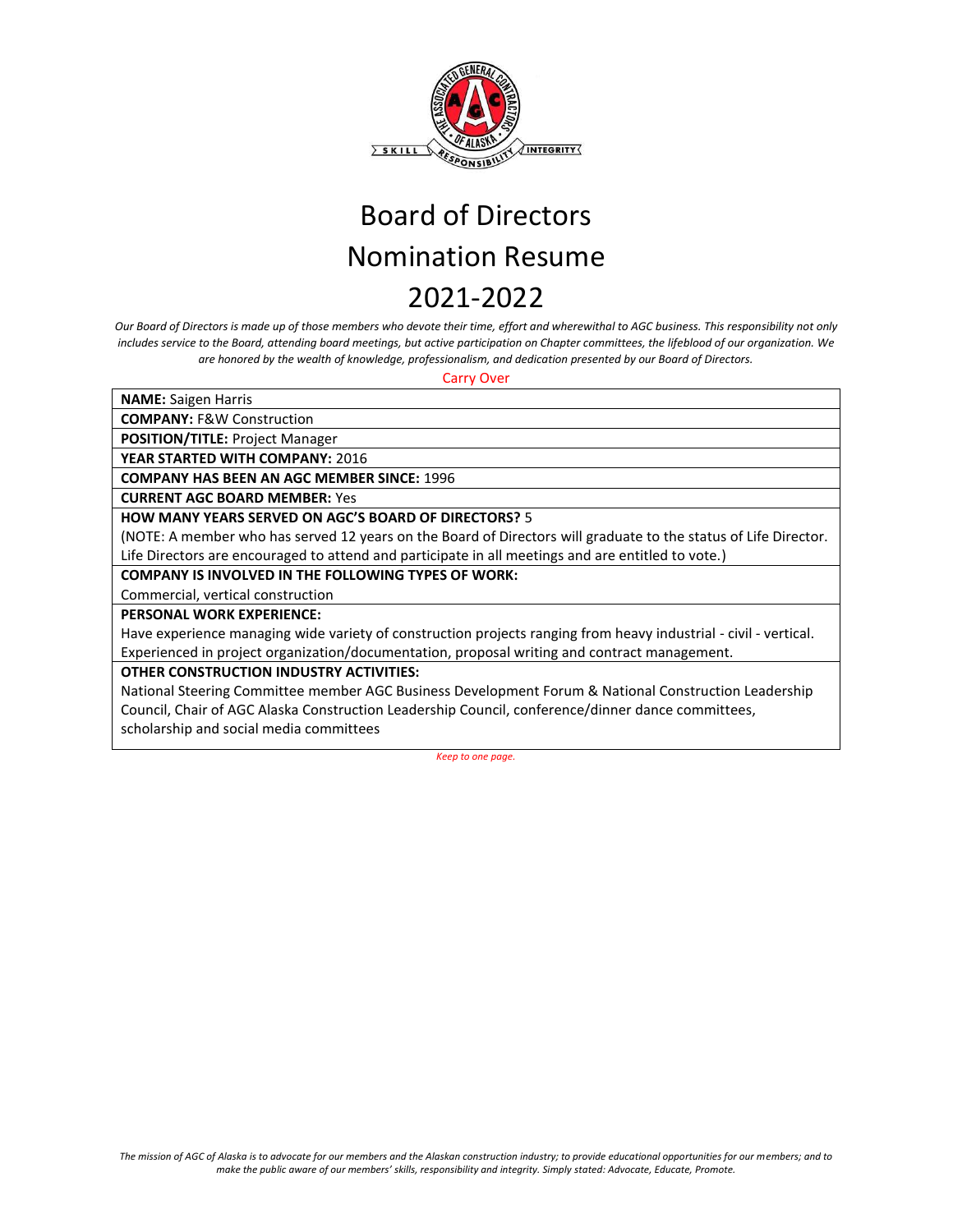

*Our Board of Directors is made up of those members who devote their time, effort and wherewithal to AGC business. This responsibility not only includes service to the Board, attending board meetings, but active participation on Chapter committees, the lifeblood of our organization. We are honored by the wealth of knowledge, professionalism, and dedication presented by our Board of Directors.* 

**NAME:** Jason Nichols

**COMPANY:** ASRC Construction Holding Company

**POSITION/TITLE**: Preconstruction Manager

**YEAR STARTED WITH COMPANY:** 2021

**COMPANY HAS BEEN AN AGC MEMBER SINCE:** 2008

**CURRENT AGC BOARD MEMBER:** No

### **HOW MANY YEARS SERVED ON AGC'S BOARD OF DIRECTORS?** 0

(NOTE: A member who has served 12 years on the Board of Directors will graduate to the status of Life Director. Life Directors are encouraged to attend and participate in all meetings and are entitled to vote.)

### **COMPANY IS INVOLVED IN THE FOLLOWING TYPES OF WORK:**

ASRC Construction Holding Company provides support services and leadership to a group of construction companies with capabilities and operations throughout the state of Alaska and select Lower 48 and international markets. While we provide services to hundreds of unique industries and markets, our capabilities generally fall into four core sectors: buildings, civil + infrastructure, modular construction, and building materials sales.

### **PERSONAL WORK EXPERIENCE:**

My initial industry experience began during college summers spent on the North Slope, where I served as a crew leader for the BP summer hire program. I started my professional career in commercial finance in 2004, where I had the opportunity to work with many AGC member companies and get involved in various AGC activities and events. I joined one of those member companies in 2012 as a risk manager, eventually moving into a business operations role from 2016 through 2020. In 2021 I joined ASRC Construction Holding Company as their Preconstruction Manager. This newly created position is tasked with managing project opportunities for all subsidiary companies, from the initial bid and proposal stages through all post-award phases, until ready for handoff to the project management team.

### **OTHER CONSTRUCTION INDUSTRY ACTIVITIES:**

Original member of AGC of Alaska's Associates Council.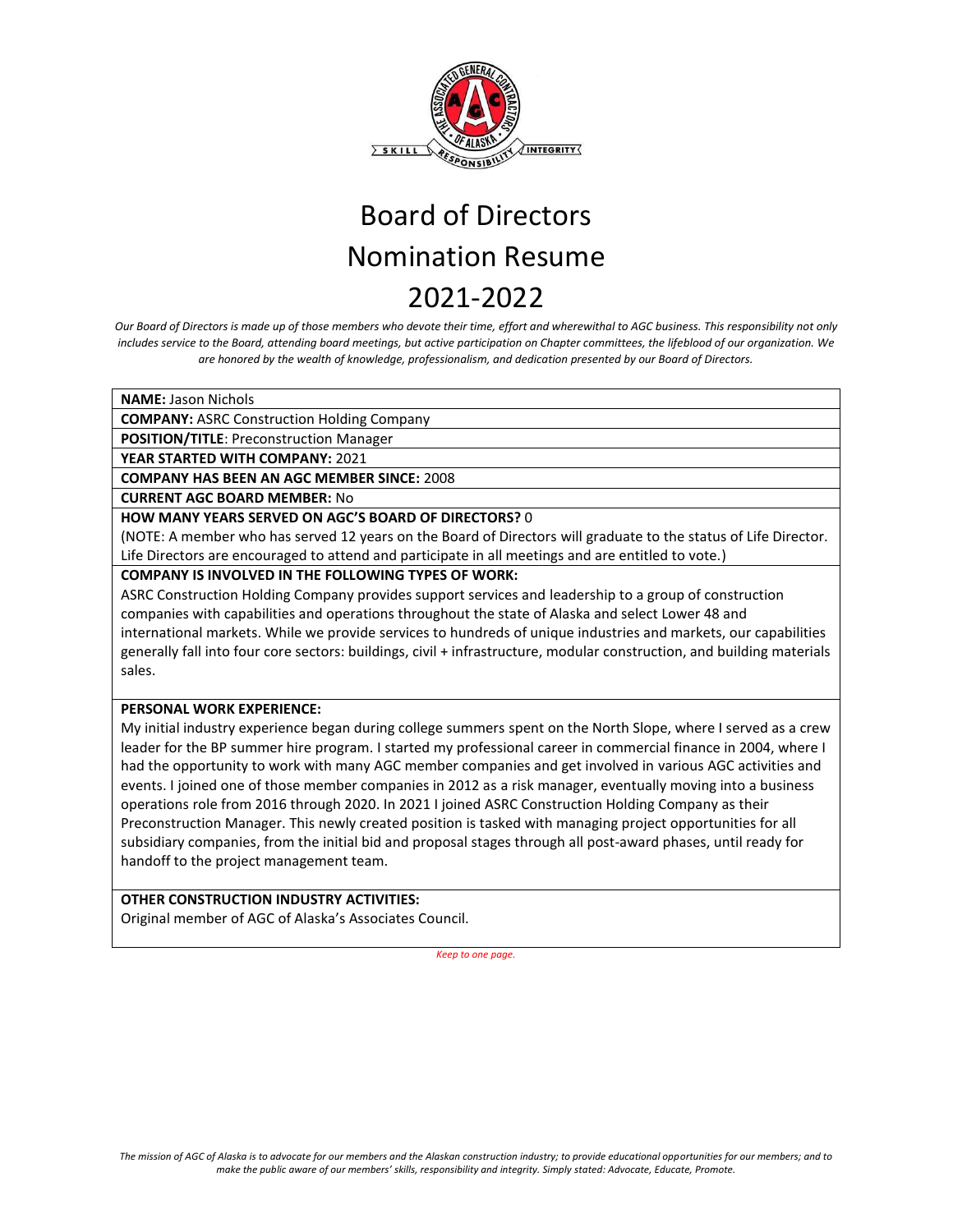

*Our Board of Directors is made up of those members who devote their time, effort and wherewithal to AGC business. This responsibility not only includes service to the Board, attending board meetings, but active participation on Chapter committees, the lifeblood of our organization. We are honored by the wealth of knowledge, professionalism, and dedication presented by our Board of Directors.* 

**NAME:** Luke Blomfield

**COMPANY:** Davis Constructors & Engineers, Inc.

**POSITION/TITLE:** President / CEO

**YEAR STARTED WITH COMPANY:** 2003

**COMPANY HAS BEEN AN AGC MEMBER SINCE:** 1985

**CURRENT AGC BOARD MEMBER:** Yes

### **HOW MANY YEARS SERVED ON AGC'S BOARD OF DIRECTORS?** 2

(NOTE: A member who has served 12 years on the Board of Directors will graduate to the status of Life Director. Life Directors are encouraged to attend and participate in all meetings and are entitled to vote.)

**COMPANY IS INVOLVED IN THE FOLLOWING TYPES OF WORK:** 

Davis Constructors & Engineers, Inc. was founded in 1976 and is one of the most experienced Anchorage and statewide Alaskan general contractors. We have maintained a steady, orderly growth. In our more than forty year history, we have completed over 5500 projects totaling almost \$2.5 billion throughout Alaska. Our company has completed commercial building projects which cover the full range of material and methods of construction, from cast in place concrete and structural steel, to precast concrete panels and wood frame structures. We have had extensive experience in school construction, both urban and rural, special housing projects, hotel construction, retail stores, multi-story office buildings and highly specialized construction such as jails and hospitals. Additionally, we have significant experience with military projects including Ft. Greeley, Ft. Wainwright, Eielson AFB and Joint Base Elmendorf – Richardson.

### **PERSONAL WORK EXPERIENCE:**

Luke Blomfield is the President of Davis Constructors. His overall leadership and direction ensures Davis achieves its vision, mission, goals and objectives. Mr. Blomfield earned a degree in Construction Management from California State University, Chico and a Master's Degree in Project Management from the University of Alaska, Anchorage. Luke started with Davis Constructors & Engineers, Inc. as an intern in 2003, and has since served as a Senior Project Manager and Vice President. Luke has experience in all contract delivery methods. His project revenue exceeds \$650 Million, nearly all of which involved Preconstruction Services.

### **OTHER CONSTRUCTION INDUSTRY ACTIVITIES:**

UAA Construction Management Committee member

Previous AGC committee member

LEED AP

PMI Global Congress Guest Speaker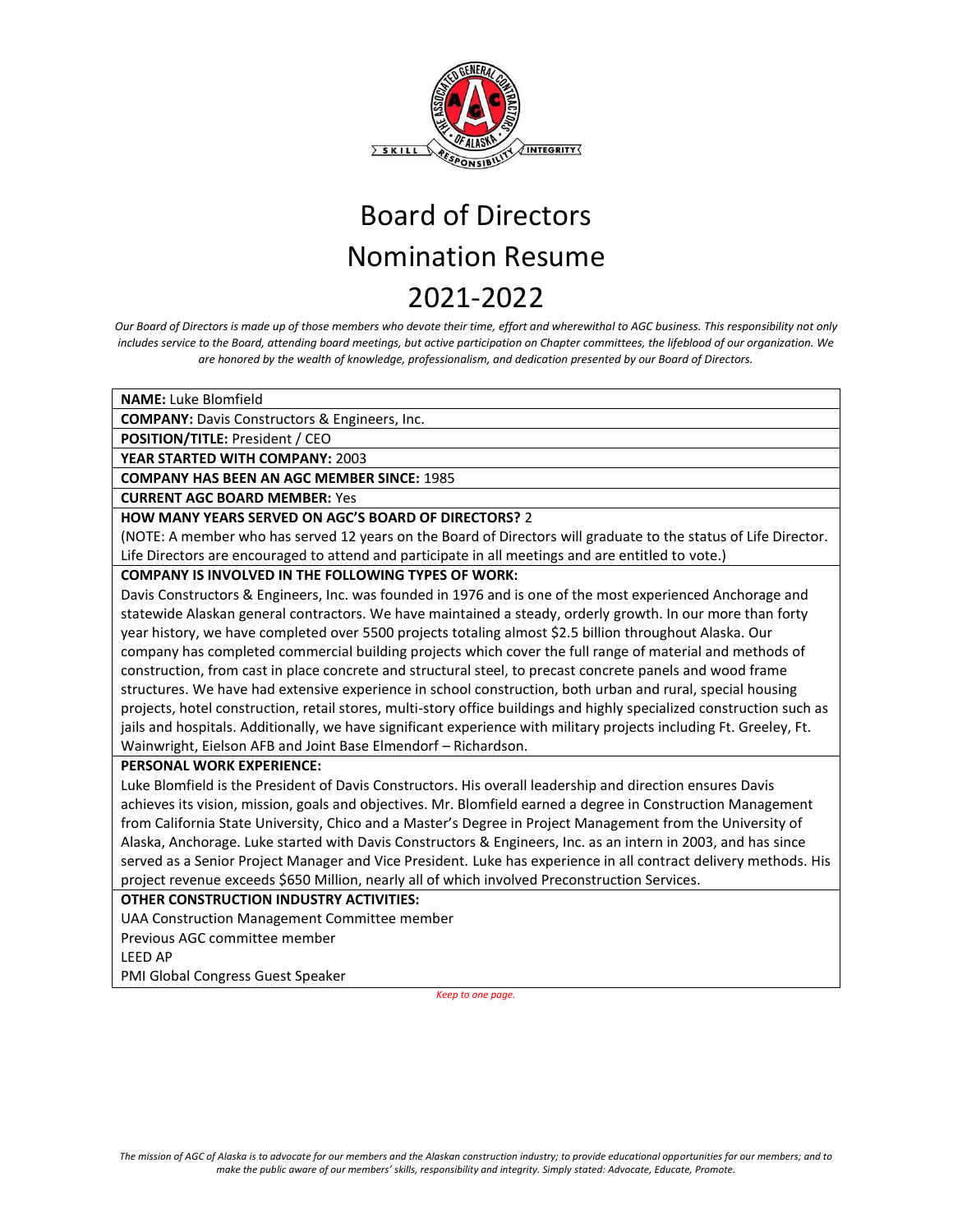

*Our Board of Directors is made up of those members who devote their time, effort and wherewithal to AGC business. This responsibility not only includes service to the Board, attending board meetings, but active participation on Chapter committees, the lifeblood of our organization. We are honored by the wealth of knowledge, professionalism, and dedication presented by our Board of Directors.* 

**NAME:** Chris Hamre

**COMPANY:** Denali General Contractors, Inc.

**POSITION/TITLE:** President, Sr. Project Manager

**YEAR STARTED WITH COMPANY:** 1983

**COMPANY HAS BEEN AN AGC MEMBER SINCE:** 2012

**CURRENT AGC BOARD MEMBER:** Yes

**HOW MANY YEARS SERVED ON AGC'S BOARD OF DIRECTORS?** 3

(NOTE: A member who has served 12 years on the Board of Directors will graduate to the status of Life Director. Life Directors are encouraged to attend and participate in all meetings and are entitled to vote.)

**COMPANY IS INVOLVED IN THE FOLLOWING TYPES OF WORK:** 

Public, private and non-profit commercial contracting with a focus on civil, buildings and utilities.

(NOTE: A member who has served 12 years on the Board of Directors will graduate to the status of Life Director. Life Directors are encouraged to attend and participate in all meetings and are entitled to vote.)

#### **PERSONAL WORK EXPERIENCE:**

38 years of Alaska experience working statewide and in the Pacific Northwest on both urban and rural projects for clients such as healthcare, rural school districts, defense, oilfield, DOT and local boroughs.

**OTHER CONSTRUCTION INDUSTRY ACTIVITIES:**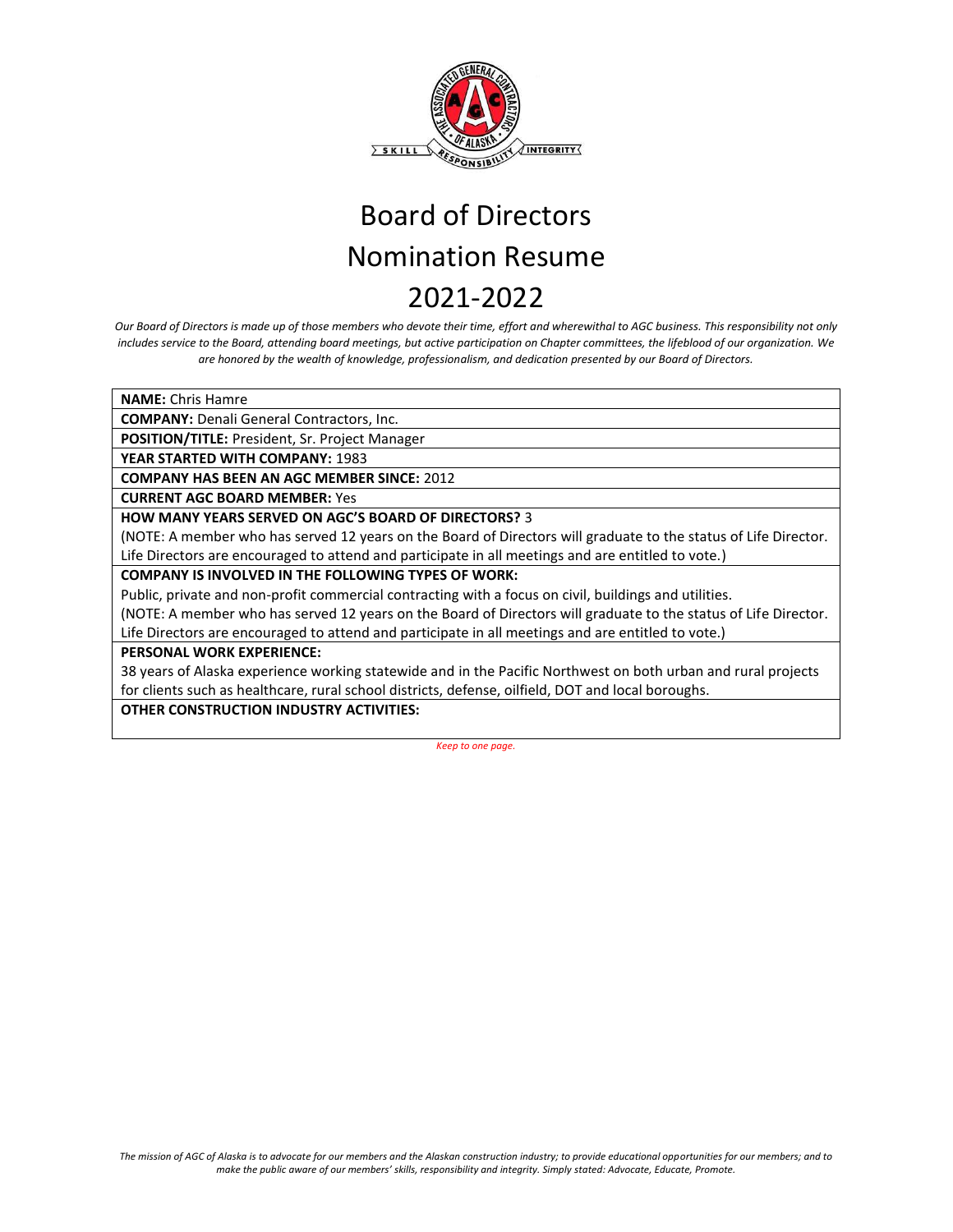

*Our Board of Directors is made up of those members who devote their time, effort and wherewithal to AGC business. This responsibility not only includes service to the Board, attending board meetings, but active participation on Chapter committees, the lifeblood of our organization. We are honored by the wealth of knowledge, professionalism, and dedication presented by our Board of Directors.* 

**NAME:** Sean Hickel

**COMPANY:** Roger Hickel Contracting, Inc.

**POSITION/TITLE:** President

**YEAR STARTED WITH COMPANY:** 2010

**COMPANY HAS BEEN AN AGC MEMBER SINCE:** 2000

**CURRENT AGC BOARD MEMBER:** Yes

**HOW MANY YEARS SERVED ON AGC'S BOARD OF DIRECTORS?** 5

(NOTE: A member who has served 12 years on the Board of Directors will graduate to the status of Life Director. Life Directors are encouraged to attend and participate in all meetings and are entitled to vote.)

**COMPANY IS INVOLVED IN THE FOLLOWING TYPES OF WORK:** 

Roger Hickel Contracting, Inc. (RHC) is a full service General Contractor that provides pre-construction and construction services for civil and vertical construction projects. Those projects include commercial, industrial, institutional, education and medical across the state of Alaska.

### **PERSONAL WORK EXPERIENCE:**

In his role, Hickel is involved with estimating, project management, business development and the overall financial management of the company.

**OTHER CONSTRUCTION INDUSTRY ACTIVITIES:** 

Sean is a board member or the Association of General Contractors and BOMA (Building Owners & Managers of Alaska)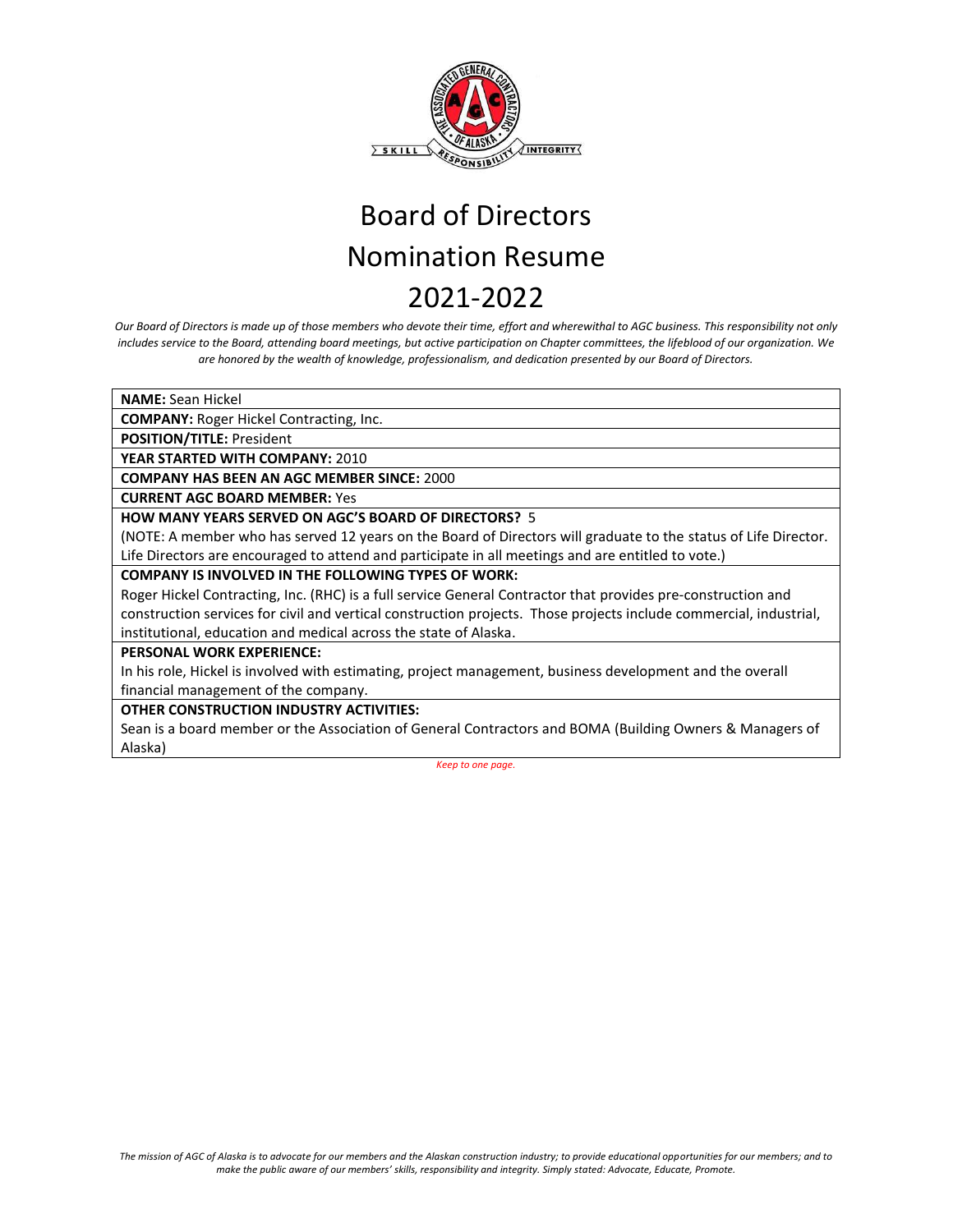

*Our Board of Directors is made up of those members who devote their time, effort and wherewithal to AGC business. This responsibility not only includes service to the Board, attending board meetings, but active participation on Chapter committees, the lifeblood of our organization. We are honored by the wealth of knowledge, professionalism, and dedication presented by our Board of Directors.*

**NAME:** Toby Drake

**COMPANY:** Drake Construction, Inc.

**POSITION/TITLE:** President

**YEAR STARTED WITH COMPANY:** 20

**COMPANY HAS BEEN AN AGC MEMBER SINCE:**

**CURRENT AGC BOARD MEMBER:**

**HOW MANY YEARS SERVED ON AGC'S BOARD OF DIRECTORS?** 

(NOTE: A member who has served 12 years on the Board of Directors will graduate to the status of Life Director. Life Directors are encouraged to attend and participate in all meetings and are entitled to vote.)

### **COMPANY IS INVOLVED IN THE FOLLOWING TYPES OF WORK:**

Oversee all aspects of day to day operations including project schedules, labor utilization, equipment allocation, assist in all aspects of projects including bidding, contract management, submittal process, procure & schedule materials for marine/air freight, project close-out & client relationships

### **PERSONAL WORK EXPERIENCE:**

Having grown up in a construction family, Toby knew at a young age that is what he wanted to do. Toby started as a laborer with his father's company. After courses in college, and a short stint in California operating equipment he moved back to Alaska to beginning working in the family business full time where he went from laborer foreman to project manager over the years. In 2001 Toby became President of the company and in 2006, after his parents decided to retire, purchased the company and has since grown the company to what it is today, a multifaceted civil & marine construction firm that bases itself in NW Alaska.

### **OTHER CONSTRUCTION INDUSTRY ACTIVITIES:**

Wells Fargo NW Arctic advisory board 2009 – 2016

Alaska Technical Center advisory board 2021-

AGC (Alaska Chapter) board member 2021-

AGC (Alaska Chapter) DOT Committee Member 2021-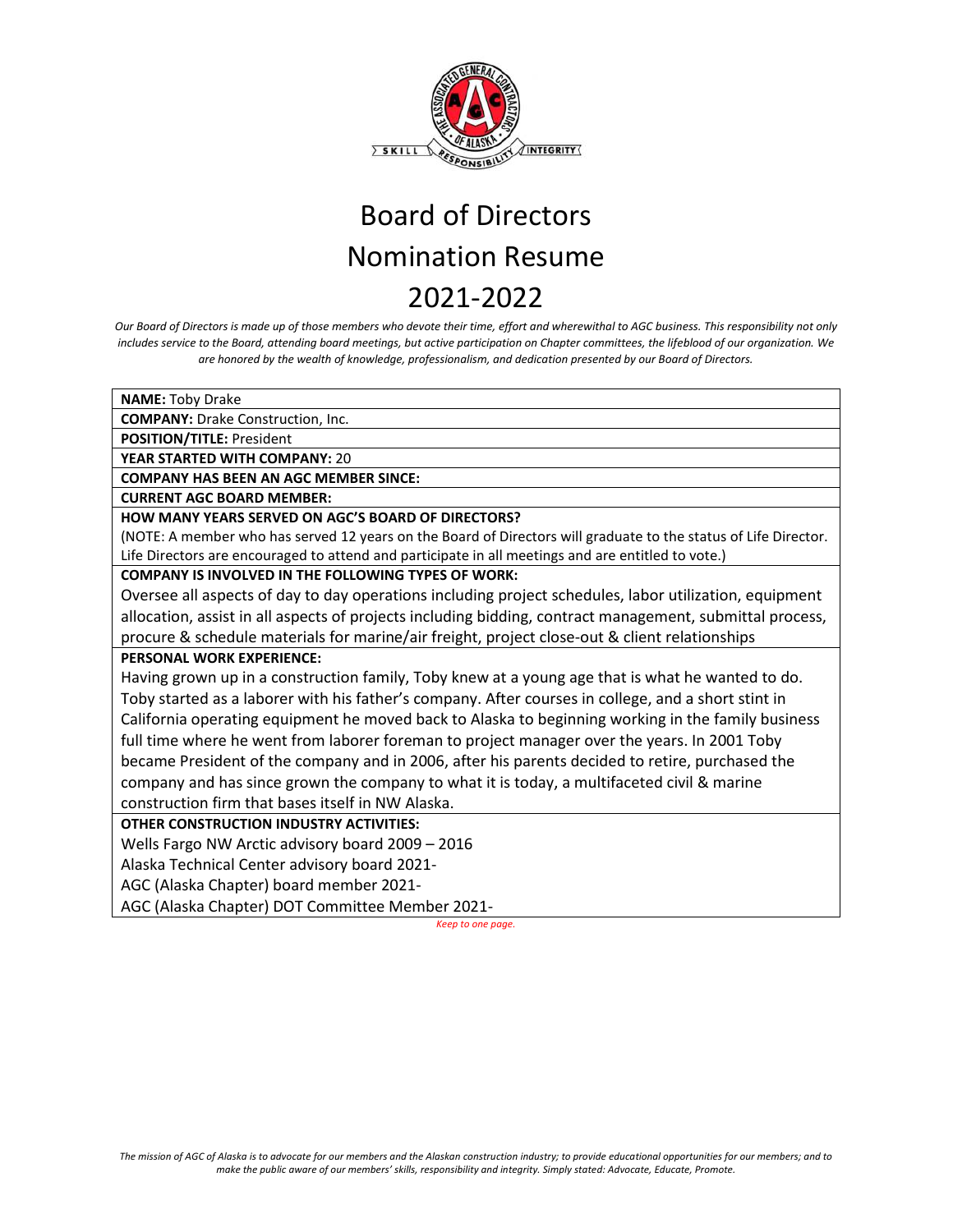

TOBY DRAKE *PRESIDENT*

### **BIOGRAPHY**

Having grown up in a construction family, Toby knew at a young age that is what he wanted to do. Toby started as a laborer with his father's company. After courses in college, and a short stint in California operating equipment he moved back to Alaska to beginning working in the family business full time where he went from laborer foreman to project manager over the years. In 2001 Toby became President of the company and in 2006, after his parents decided to retire, purchased the company and has since grown the company to what it is today, a multifaceted civil & marine construction firm that bases itself in NW Alaska.

Toby is married to his high school sweetheart Amber. Together they have three daughters…Callan, Teigan, and Mairyn. He enjoys spending time with family, working on his golf game, snow machining, and classic car/truck shows.

## EDUCATION

### University of Alaska Southeast 1986

General Education Requirements Construction Management Courses University of Alaska Anchorage 1987 - 1989 Accounting Courses Business Development Courses

## PROFESSIONAL EXPERIENCE

### **DRAKE CONSTRUCTION, INC. MAY 2001 – PRESENT**

*PRESIDENT KOTZEBUE, AK*

Oversee all aspects of company sustainability including growth, business relationships with new & existing clients, financial institutions, insurance markets & risk management

### **DRAKE CONSTRUCTION, INC. SEPT 1995 – MAY 2001**

*VICE-PRESIDENT/OPERATIONS MANAGER KOTZEBUE, AK*

Oversee all aspects of day to day operations including project schedules, labor utilization, equipment allocation, assist in all aspects of projects including bidding, contract management, submittal process, procure & schedule materials for marine/air freight, project close-out & client relationships

### **DRAKE CONSTRUCTION, INC. MAY 1990 – SEPT 1995**

*EQUIPMENT OPERATOR/PROJECT MANAGER KOTZEBUE, AK* Operate various pieces of equipment on projects Oversee labor crews & construction methods Interact with owner's representative & assist in project close-out

### **DRAKE CONSTRUCTION, INC. MAY 1982 – SEPT 1990**

*LABORER/EQUIPMENT OPERATOR KOTZEBUE, AK*

Laborer & equipment operator during summer seasons Install Arctic pipe, assist mechanics in shop on equipment repairs, load trucks with aggregate, clean yards & organize construction material

**PACIFIC WEST CONSTRUCTION SEPT 1995 – MAY 2001**

*OWNER KOTZEBUE, AK*

Started native owned construction company to apply for & obtain federal 8A status

Graduated for the Federal 8A program with projects completed in the Northwest Arctic Borough as well as Kodiak USCG Base, Joint Base Elmendorf/Richardson, Maelstrom Air Force Base in Montana & Roosevelt Roads Air Force Base in Puerto Rico

Company merged with Drake Construction, Inc.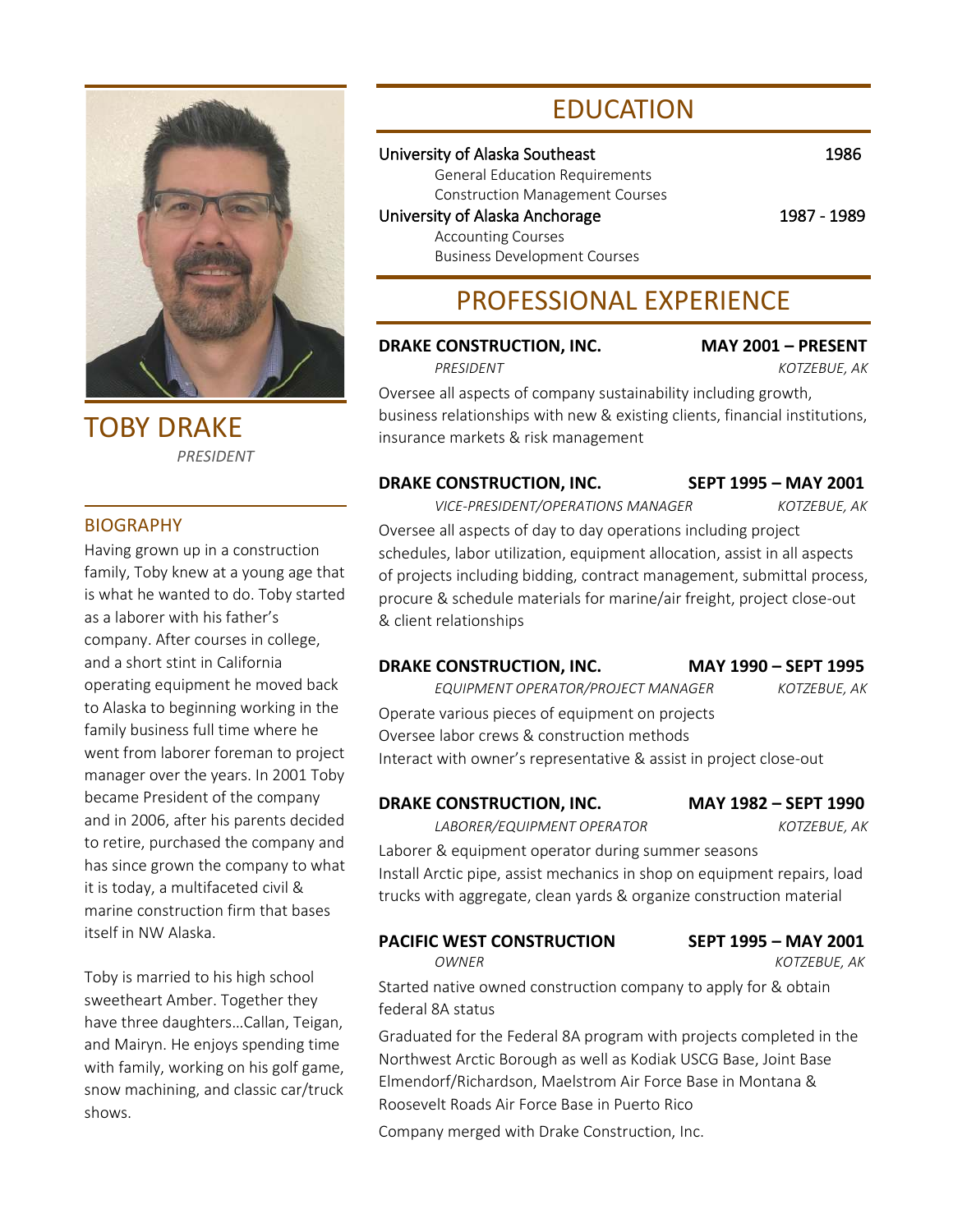## TOBY DRAKE

*PREISDENT*

### SUMMARY

Extensive experience in Civil Construction with an emphasis in Arctic regions. Strong foundation in contract requirements and government contracting. Skilled at estimating, cost control and scheduling. Firm grasp of local, state, and federal agency requirements as well as compliance and stakeholder input. Over 34 years of experience in all aspects of Civil Construction including site work, pile foundations, demolition of structure, concrete, aggregate pit operations, marine (tug & barge), remediation, structure raising & moving, water & wastewater utilities both above and below ground, and runway / roadway construction.

### CERTIFICATIONS & TRAINING

HAZWOPER Training (40hrs) HDPE Fusion Welder OSHA Training (10hrs) MSHA Part 46 (40hrs) MSHA Training (24hrs) MSHA Refresher (8hrs) Asbestos Abatement (40hrs) First Aid/CPR/AED Certified Crane Operator CDL License

## AWARDS

World Association for Waterborne Transport Infrastructure (PIANC) –2014 Finalist/Swan Lake Boat Harbor/Innovation in construction Equipment World Magazine – 2020 Contractor of the Year

### MEMBERSHIPS

Doyon Regional Corporation Shareholder Kotzebue IRA Member

### BOARDS

Wells Fargo NW Arctic advisory board 2009 – 2016 Alaska Technical Center advisory board 2021- AGC (Alaska Chapter) board member 2021- AGC (Alaska Chapter) DOT Committee Member 2021-

### **REFERENCES**

| Guy Adams; Northwest Inupiat Housing Authority        | 907.442.3450 |
|-------------------------------------------------------|--------------|
| Mike Shantz, Assoc. of Village Council Presidents     | 907.545.2632 |
| Bob Barndt, District Operations Manager - Lynden Int. | 907.229.4887 |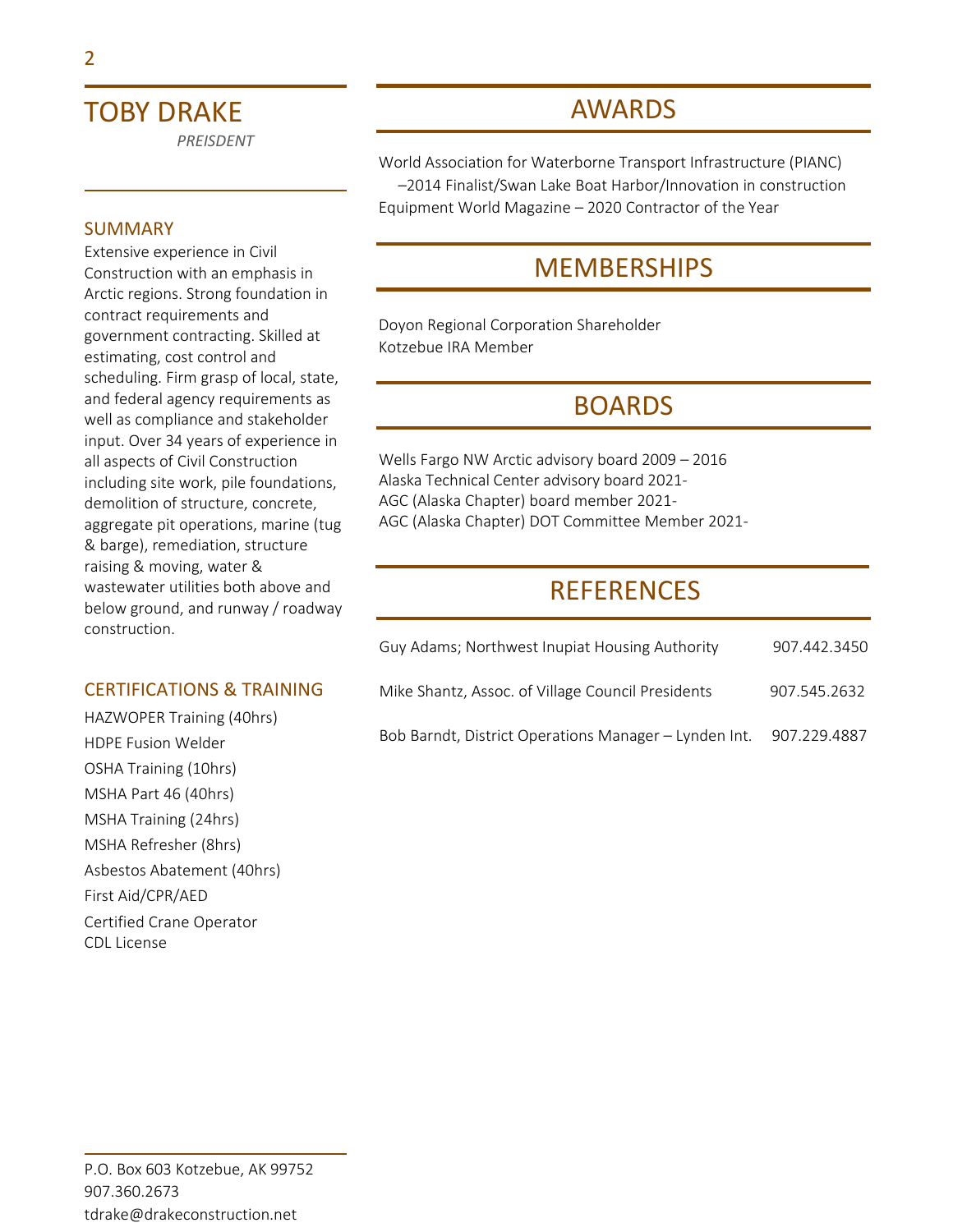

*Our Board of Directors is made up of those members who devote their time, effort and wherewithal to AGC business. This responsibility not only includes service to the Board, attending board meetings, but active participation on Chapter committees, the lifeblood of our organization. We are honored by the wealth of knowledge, professionalism, and dedication presented by our Board of Directors.*

**NAME:** Mike Davis **COMPANY:** GHEMM Company, Inc. **POSITION/TITLE:** Vice President **YEAR STARTED WITH COMPANY:** 26 **COMPANY HAS BEEN AN AGC MEMBER SINCE:** 1971 **CURRENT AGC BOARD MEMBER:** Yes **HOW MANY YEARS SERVED ON AGC'S BOARD OF DIRECTORS?** 4 (NOTE: A member who has served 12 years on the Board of Directors will graduate to the status of Life Director. Life Directors are encouraged to attend and participate in all meetings and are entitled to vote.) **COMPANY IS INVOLVED IN THE FOLLOWING TYPES OF WORK:**  Commercial and Industrial Vertical Construction **PERSONAL WORK EXPERIENCE:** Sr. Project Manager and Estimator **OTHER CONSTRUCTION INDUSTRY ACTIVITIES:** Chair – Carpenter Training Trust Fairbanks Carpenter Apprentice Selection Board AGC – Fairbanks Task Force Committee Fairbanks Chamber of Commerce Transportation & Infrastructure Committee